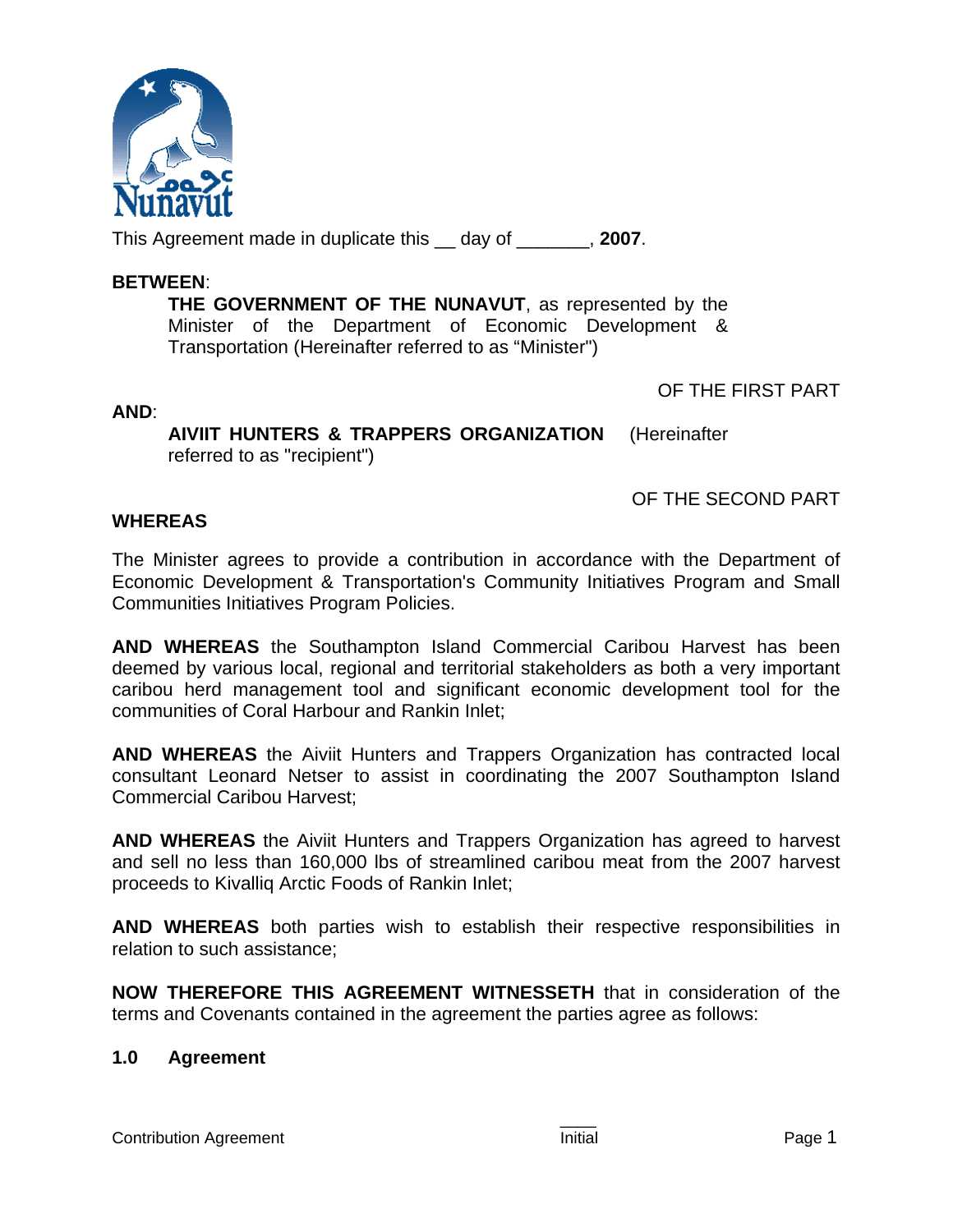The following documents and any subsequent amendments thereto form the Agreement between the Minister and the recipient:

- (1) these Articles of Agreement
- (2) Appendix 'A' entitled "2006 / 2007 Contribution Summary Aiviit HTO 2007 Southampton Island Commercial Caribou Harvest Project"
- (3) Appendix 'B' entitled "Memorandum of Agreement between the Aiviit Hunters & Trappers Organization and Leonard Netser"
- (4) Appendix 'C' entitled " 2007 Purchase Agreement between the Aiviit Hunters & Trappers Organization and Kivalliq Arctic Foods"

### **2.0 Purpose of Contribution**

#### 2.1 Purpose

The recipient will use the Contribution provided by the Minister under the Agreement, in accordance to provisions outlined in Appendix 'A', for the purpose of purchasing supplies, services and equipment to coordinate the 2007 Southampton Island Commercial Caribou Harvest.

#### **3.0 Maximum Amount of Contribution**

The Minister shall make a Contribution from the amount appropriated in the Main Estimates for 2006-2007 by the Legislative Assembly of the Government of Nunavut for that purpose toward the reasonable expenditures incurred by recipient in an amount not to exceed **one hundred and thirty thousand dollars (\$130,000.00)**

#### **4.0 Term of Agreement**

The Agreement shall commence and be effective on the 22<sup>nd</sup> day of January 2007 and end on the 31<sup>st</sup> day of March 2007 unless otherwise terminated or renewed in accordance with the provisions of the Agreement.

#### **5.0 Approved Budget**

The recipient agrees that the contribution provided by the Minister shall be applied in accordance with underlying policy or ACT.

#### **6.0 Payment**

6.1 Subject to the terms and conditions of this agreement The Minister shall make two payments as follows: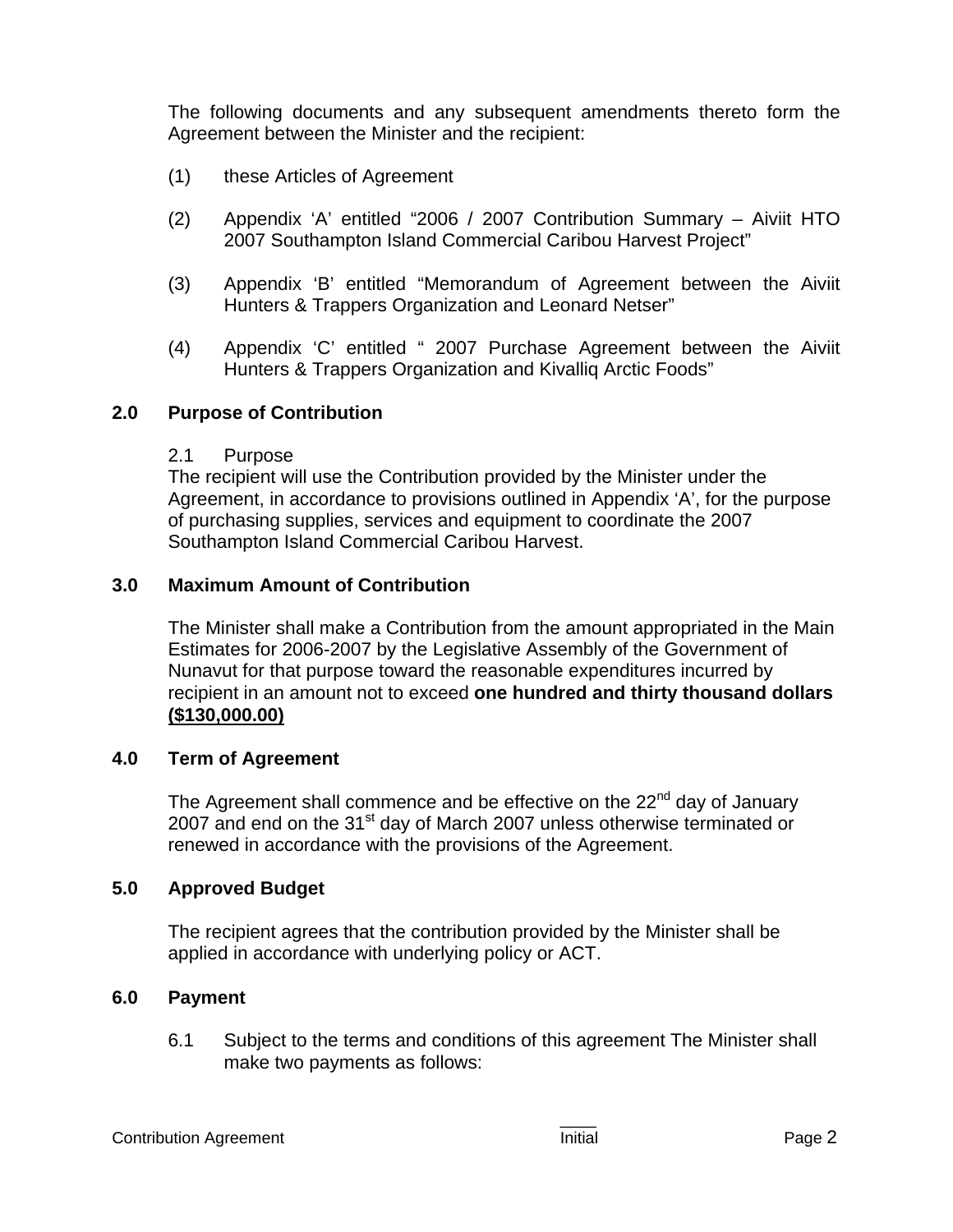\$ 52,000.00 first payment \$ 52,000.00 second payment \$ 26,000.00 third and final payment **\$130,000.00 total**

- 6.2 The first payment shall be made after the signing of the agreement by both parties, the Minister has received and accepted confirmation that all conditions under the policy or ACT has been met
- 6.3 The second payment shall be made on February  $1<sup>st</sup>$  2007, after the Minister has received and accepted confirmation that all required harvest permits and licenses have been secured.
- 6.4 The third and final payment shall be made following the receipt and acceptance by the Minister of an appropriate accounting of both advances issued to date.
- 6.5 The Minister may withhold final payment of up to 20% of the total amount of the contribution. The amount withheld will be released following the receipt and acceptance of appropriate project accounting.
- 6.6 If the Minister terminates the Agreement, all funds not yet spent will forthwith be returned to the Minister.

# **7.0 Accounting and Financial Statements**

The recipient will submit detailed contribution accounting acceptable to the Minister.

- 7.1 The books and records of the recipient shall be open to the Minister or his designate for review or audit during normal business hours, and the recipient agrees to retain such books and records for this purpose for a period of two years following the close of each fiscal year.
- 7.2 In the event that the recipient fails to submit detailed contribution accounting as required by this agreement, the Minister, upon giving not less than 30 days written notice of intention to do so, may refuse to make additional payment pursuant to the or any subsequent Agreement, until such accounting is received.
- 7.3 The Minister may refuse to accept project accounting that is incomplete or in a form that does not accord to generally-accepted accounting principles. The Minister may refuse to make any additional payment until such time as proper project accounting is received.
- 7.4 The recipient will submit the project accounting, showing the use to which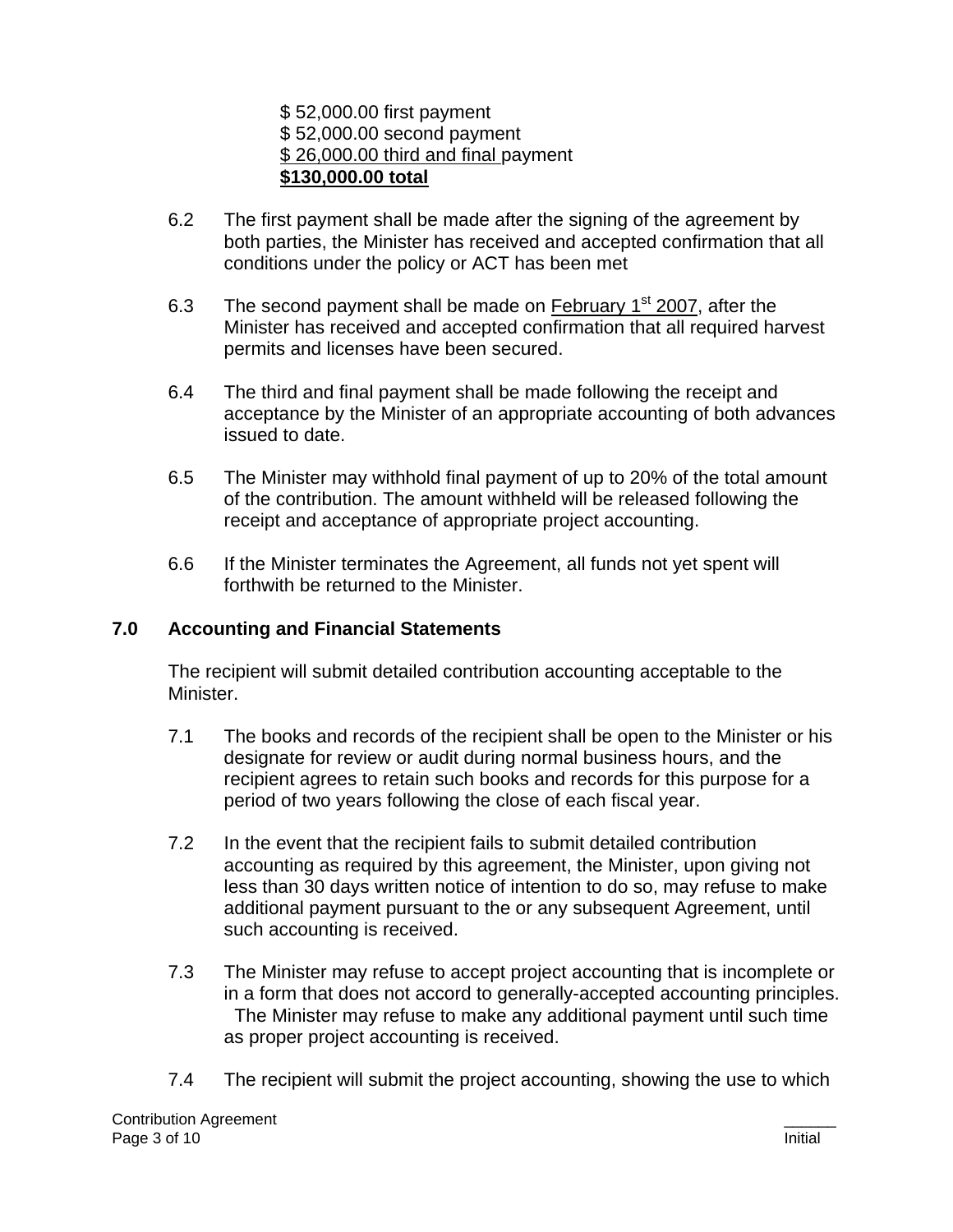the contribution was provided by the Minister was put (in accordance to Appendix 'A'), no later than **April 30<sup>th</sup>, 2007** 

7.5 The Corporation shall conduct all financial affairs related to the Agreement according to generally accepted accounting principles.

# **8.0 Surplus Payments**

If payments made to the Recipient exceed the amount to which the Recipient is entitled, or remain unaccounted for, then the Recipient shall immediately pay to the Minister the amount paid in excess of the Recipient's entitlement, or the amount unaccounted for, as the case may be. Where any funds remain unaccounted for, the Minister may cease to make further payments under the Agreement. Any breach of the contract by the Recipient without the Minister's approval will reduce the Recipient's entitled amount to nil. The Minister is free to take whatever action is necessary to collect such surplus.

# **9.0 Audit**

- 9.10 The Minister may audit the financial records and affairs of the Recipient to verify the usage of the contribution provided under this Agreement. The Recipient agrees to permit access to all books, electronic information and systems, statements and other documents regardless of their nature, to the Minister or Minister's agents, for such purposes.
- 9.20 For greater certainty, the Minister or his authorized representatives may at any time conduct an audit and inspection of the Recipient's financial records with respect to this Agreement.

# **10.0 Project Report**

The recipient shall submit a detailed project report acceptable to the Minister, which shall provide a detailed description and account of the partner's project activities. This report will be submitted by April 30<sup>th</sup> 2007 and will include but is not necessarily limited to:

- a detailed revenue and expenditure financial report
- harvesting statistics (# harvested, male-female ratio, # condemned and why, etc.)
- an overall assessment of the harvest operation
- an itemized inventory of harvest assets (equipment and supplies)
- recommendations for future harvest operations (equipment replacement needs, supply needs, permitting schedules, etc.)

The Minister may table the partner's project report at the first available session of the Legislative Assembly.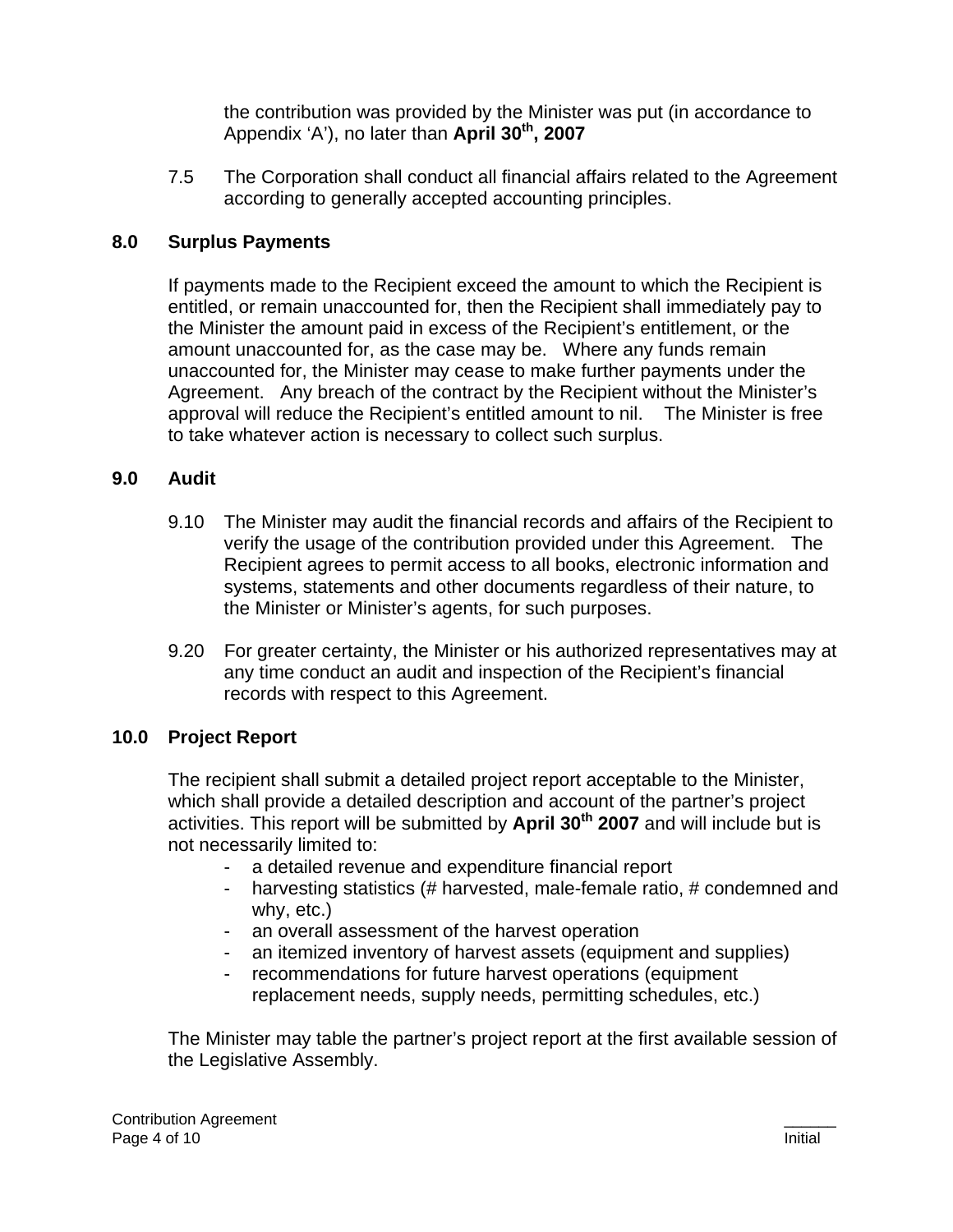### **11.0 Termination**

Either party may bring the Agreement to an end by giving the other party thirty (30) days written notice of the intention to do so.

### **12.0 Notice**

All notices under the Agreement are to be sent to:

#### **If to the Minister :**

c/o Kivalliq Director of Community Operations Economic Development & Transportation – Kivalliq Regional Office Bag 002, Rankin Inlet Nunavut X0C 0G0 Fax number: (867) 645-2346

#### **If to Recipient:**

 Chairperson – Aiviit Hunters & Trappers Organization P.O. Box 108 Coral Harbour, Nunavut X0C 0C0 Fax number: (867) 925-8300

and shall be effectively given if sent by registered letter or by telegram or facsimile addressed to the addresses as given in the Agreement and shall be deemed to have been received at the time when in the ordinary course the registered letter, telegram, or facsimile should have reached its destination.

#### **13.0 Amendment Agreement**

The Agreement may be amended by the written consent of both parties, in accordance with the underlying policy or ACT.

13.1 No change or modification of the Agreement shall be valid unless it be in writing and signed by each party.

#### **14.0 General Terms and Conditions**

- 14.1 The Agreement shall be interpreted and governed by the laws of Nunavut.
- 14.2 The recipient may not assign the Agreement or any part thereof without the written consent of the Minister.
- 14.3 There shall be no waiver or a breach of any term or condition of the Agreement unless the waiver is in writing signed by both parties. A waiver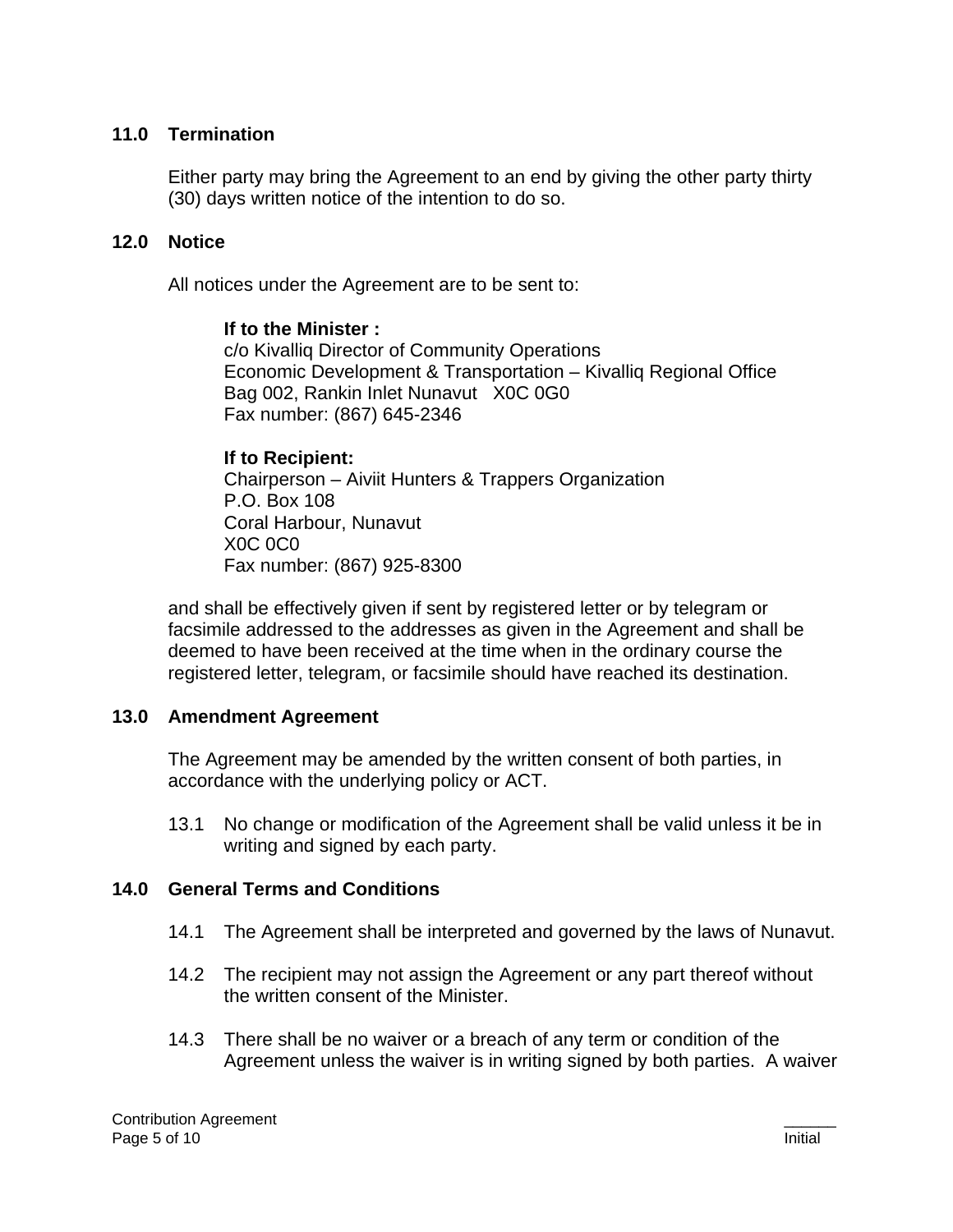with respect to specific breach shall not affect any rights of the parties relating to other or future breaches.

- 14.4 The Agreement shall inure to the benefit of the recipient and be binding upon the parties to the Agreement and their successors and assigns.
- 14.5 No member of the Legislative Assembly of Nunavut shall be permitted to obtain any share or part of the Agreement or be entitled to receive any financial benefit arising there from.
- 14.6 It is a condition of the Agreement that payment pursuant to the Agreement is subject to Section 46 of the Financial Administration Act, RSNWT 1988,c.F-4 [as duplicated for Nunavut] which states as follows:

"It is a condition of every contract made by or on behalf of the Government requiring an expenditure that an expenditure pursuant to the contract will be incurred only if there is sufficient uncommitted balance in the appropriated item for the fiscal year in which the expenditure is required under the contract"

- 14.7 All information obtained by the recipient, its employees or agents in the course of or incidental to carrying out the terms of the agreement (either during the term or Agreement or at any time thereafter) shall be treated in strict confidence and shall not be divulged to any person, firm or Corporation other than the Minister or its agents for any reason whatsoever, without the written consent of the Minister.
- 14.8 The recipient will indemnify and save harmless the Government of Nunavut, its employees, representatives and agents, including the Commissioner from and against all claims, demands, loss, costs, damages, actions, suits or other proceedings by whomsoever, made, brought or prosecuted in any manner based upon, occasioned by, or attributable to the activities of the recipient or its agents or employees under the agreement
- 14.9 The Agreement constitutes and expresses the entire agreement of the portion and shall take effect in substitution to all previous agreements and arrangements whether in writing or implied between the Government of Nunavut and the recipient and all such agreements and arrangements shall be deemed to have been terminated by mutual consent as of the date of signing hereof.
- 14.10 The Minister may make or issue public statements regarding the agreement.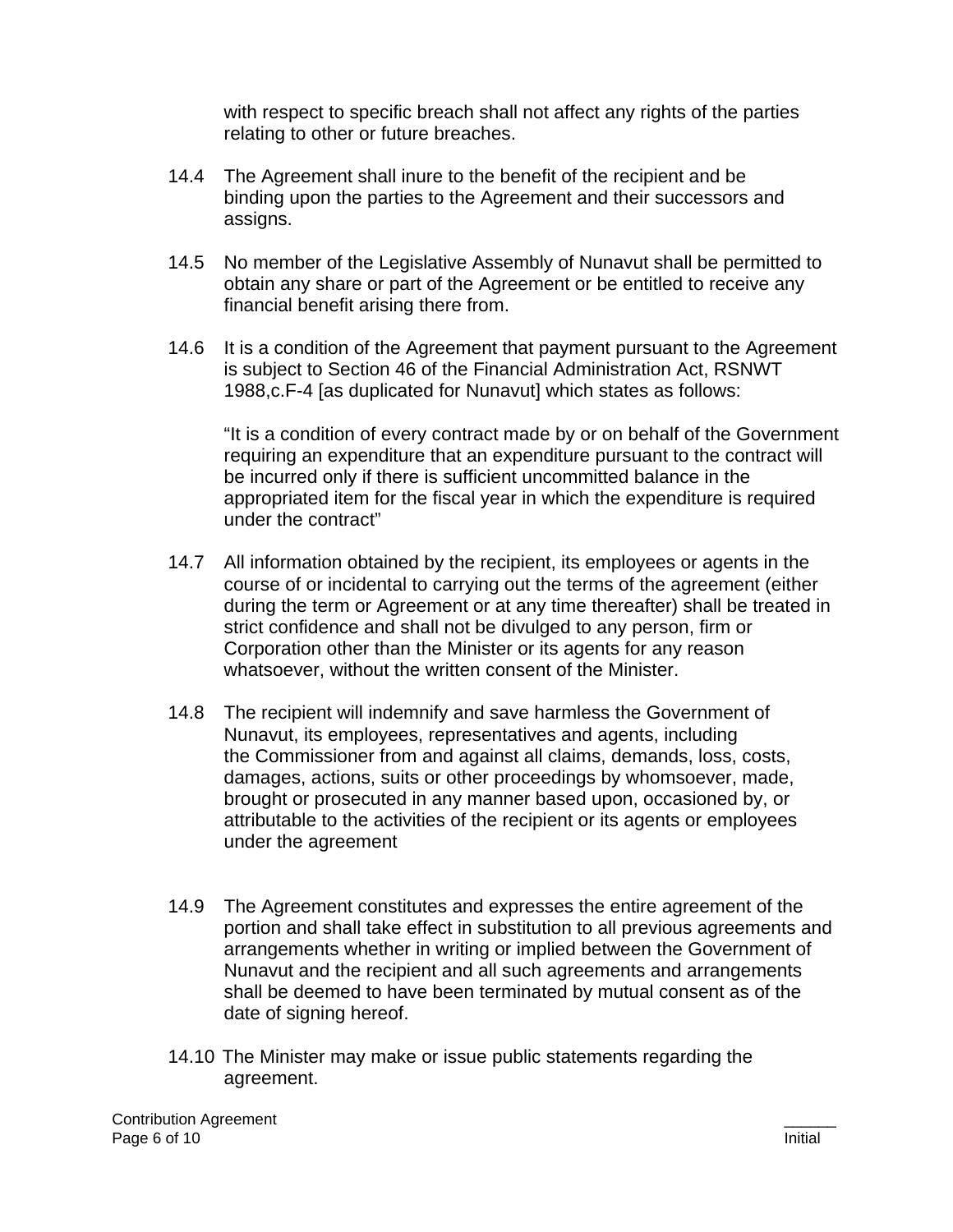14.11 The recipient will make every reasonable attempt to comply with Nunavummi Nangminiqaqtunik Ikajuuti (The Nunavut Business Incentive Policy).

**IN WITNESS WHEREOF the parties hereto have executed the Agreement as of the date and year just above written**.

**in the presence of:** 

**SIGNED GOVERNMENT OF NUNAVUT** 

Witness **Director, Community Operations Department of Economic Development & Transportation – Kivalliq**

Witness **Chairperson, AIVIIT HUNTERS & TRAPPERS ORG.**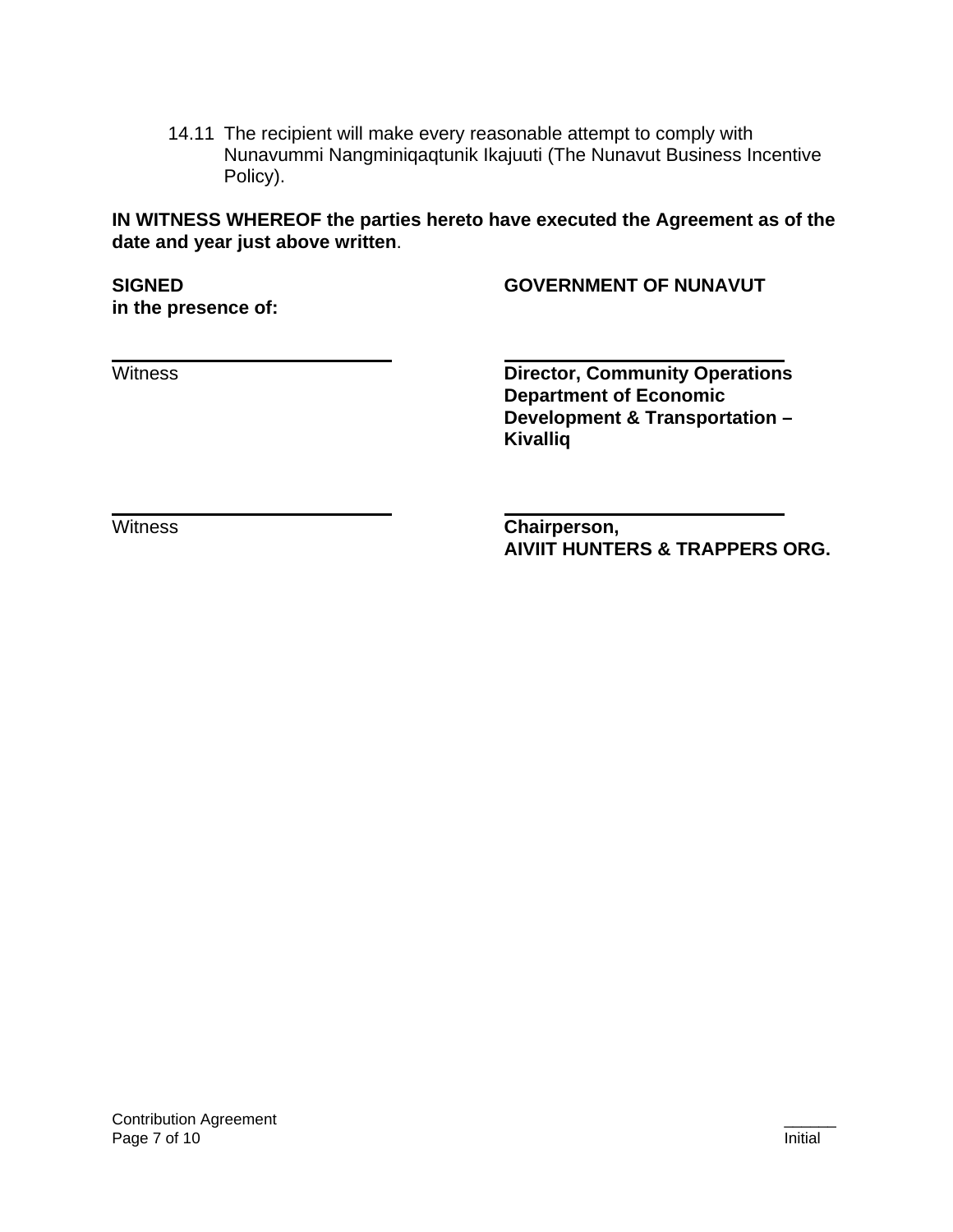# **APPENDIX "A"**

### **2006 / 2007 Contribution Summary – Aiviit HTO 2007 Southampton Island Commercial Caribou Harvest Project**

Recipient Name: Aiviit Hunters & Trappers Organization Policy & Schedule: Community Initiatives Program & Small Communities Initiatives Program

### **1. Purpose of ED&T Contribution funding.**

The recipient will use the Contribution provided by the Minister under the Agreement, in accordance to provisions outlined in the agreement, for the purpose of purchasing supplies, services and equipment to coordinate the 2007 Southampton Island Commercial Caribou Harvest.

| <b>Recommended Application of Funds</b>                   |              | <b>Recommended Source of Funds</b>                   |              |       |
|-----------------------------------------------------------|--------------|------------------------------------------------------|--------------|-------|
| <b>Eligible costs:</b>                                    |              |                                                      |              |       |
| Harvest camp supplies (<br>ammunition, etc.)              | \$37,500.00  | ED&T contribution<br>- CIP, community<br>allocation  | \$37,000.00  | 4.9%  |
| Packaging supplies (combo<br>bins, tie straps, etc.)      | \$47,000.00  | ED&T contribution<br>- SCIP, community<br>allocation | \$93,000.00  | 12.3% |
| Food supplies (camp<br>operations)                        | \$21,500.00  | Aiviit HTO equity                                    | \$626,500.00 | 82.8% |
| Fuel & Oil supplies                                       | \$26,500.00  |                                                      |              |       |
| <b>Commercial Caribou Tags</b><br>(HTO)                   | \$18,000.00  |                                                      |              |       |
| CFIA inspection fees and<br>associated costs (travel)     | \$28,000.00  |                                                      |              |       |
| Management & Consulting fees                              | \$52,500.00  |                                                      |              |       |
| Camp labour (camp & abattoir<br>operation, hunters, etc.) | \$240,000.00 |                                                      |              |       |
| Capital equipment (generator<br>and other)                | \$39,000.00  |                                                      |              |       |
| Mobilization and demobilization                           | \$20,000.00  |                                                      |              |       |
| Fuel hauling fees                                         | \$3,000.00   |                                                      |              |       |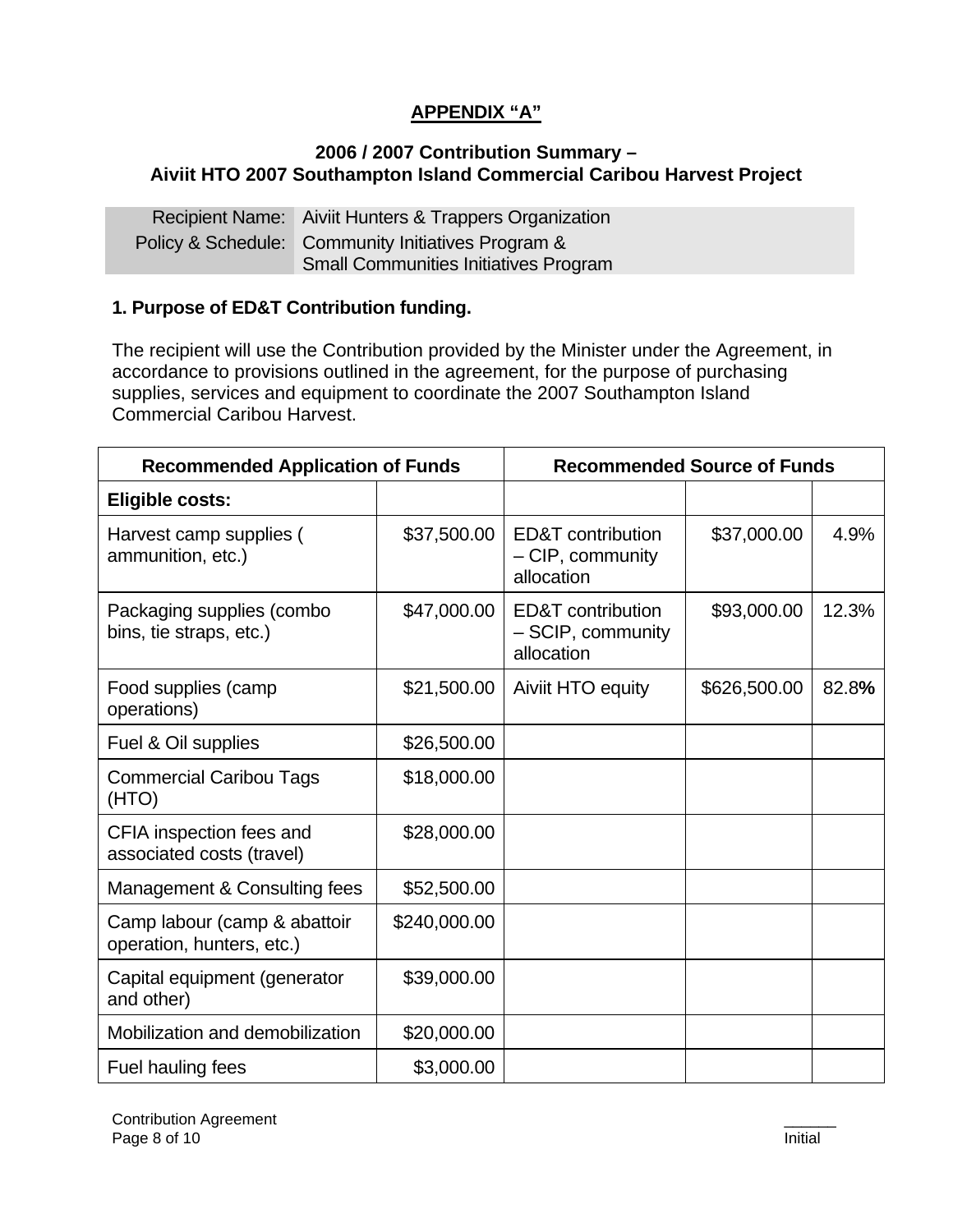| Cat repair and rental fees                                | \$33,750.00  |              |              |      |
|-----------------------------------------------------------|--------------|--------------|--------------|------|
| Generator rental fees                                     | \$11,250.00  |              |              |      |
| Other rentals (cabins, skids,<br>etc.)                    | \$15,000.00  |              |              |      |
| General repairs and<br>maintenance                        | \$10,000.00  |              |              |      |
| Freight for supplies and<br>equipment                     | \$30,000.00  |              |              |      |
| Miscellaneous (misc. parts,<br>materials, etc.)           | \$12,000.00  |              |              |      |
| Legal & accounting costs                                  | \$5,000.00   |              |              |      |
| Project management costs                                  | \$25,000.00  |              |              |      |
| <b>Administration costs</b>                               | \$5,000.00   |              |              |      |
| Office supplies /<br>communications                       | \$5,500.00   |              |              |      |
| Payroll remittances (Revenue<br>Canada)                   | \$60,000.00  |              |              |      |
| <b>Workers Compensation</b><br>coverage                   | \$8,000.00   |              |              |      |
| Miscellaneous fees (interest,<br>bank charges, insurance) | \$3,000.00   |              |              |      |
| <b>Total</b>                                              | \$756,500.00 | <b>Total</b> | \$756.500.00 | 100% |

#### **2. The Recipient agrees to abide by the following conditions:**

- **2.1** The contribution will be a maximum of **17.2%** of budgeted eligible project costs in accordance to the list provided above.
- **2.2** The first payment shall be made after the signing of the agreement by both parties, the Minister has received and accepted confirmation that all conditions under the policy or ACT has been met.
- **2.3** The second payment shall be made on **February 1<sup>st</sup> 2007**, after the Minister has received and accepted confirmation that all required harvest permits and licenses have been secured.